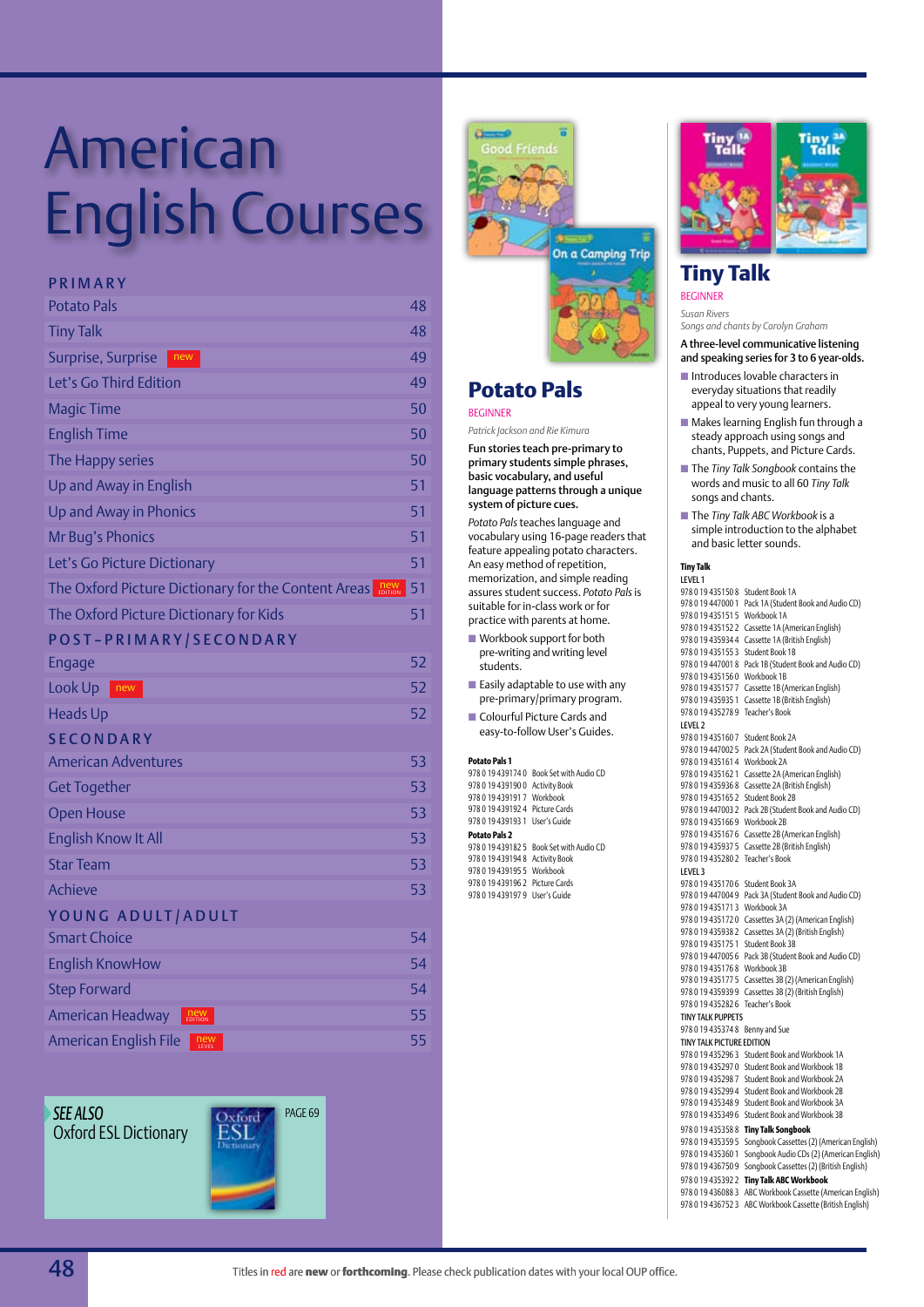### **Primary Courses American English**

#### new



## **Surprise Surprise!**

Starter to Pre-intermediate

*Vanessa Reilly and Sue Mohamed Unwrap a world of English…*

The new six-level primary course with lessons based around exciting 'Surprise' packages to capture students' imagination.

The contents of the surprise packages – an object and a beautifully illustrated story – provide the theme for the language in each unit.

Each unit has a regular pattern so every lesson is easy to follow and easy to teach. *Surprise Surprise!* has a wide range of supporting material:

- $\blacksquare$  Stickers, cut-out activities, and mini books.
- $\blacksquare$  Flashcards and story posters.
- $\blacksquare$  Test booklet and assessment material.
- $\blacksquare$  Teacher's Notes with extra ideas and recording scripts.
- $\blacksquare$  CD-ROM with all the stories plus interactive games.

#### **Surprise, Surprise! STARTER**

digital

|                                  | 978 0 19 445513 8 Student Book/Workbook with CD-ROM |
|----------------------------------|-----------------------------------------------------|
| 978 0 19 4455114                 | <b>Teacher's Book</b>                               |
| 978 0 19 445512 1                | Class Audio CD                                      |
| <b>IFVFI1</b>                    |                                                     |
| 978 0 19 445518 3                | Student Book/Workbook with CD-ROM                   |
| 9780194455169                    | <b>Teacher's Book</b>                               |
| 978 0 19 445517 6                | Class Audio CD                                      |
| <b>LEVEL 2</b>                   |                                                     |
| 978 0 19 445523 7                | Student Book/Workbook with CD-ROM                   |
| 978 0 19 445521 3 Teacher's Book |                                                     |
| 978 0 19 445522 0                | Class Audio CD                                      |
| 978 0 19 445504 6                | Teacher's Resource Pack (Starter to<br>Level 2)     |
| <b>LEVEL 3</b>                   |                                                     |
| 978 0 19 445528 2                | Student Book/Workbook with CD-ROM                   |
| 978 0 19 445526 8                | <b>Teacher's Book</b>                               |
| 978 0 19 445527 5                | Class Audio CD                                      |
| <b>LEVEL 4</b>                   |                                                     |
| 978 0 19 445533 6                | Student Book/Workbook with CD-ROM                   |
| 978 0 19 4455312                 | <b>Teacher's Book</b>                               |
| 978 0 19 445532 9                | Class Audio CD                                      |
| <b>LEVEL 5</b>                   |                                                     |
| 978 0 19 445538 1                | Student Book/Workbook with CD-ROM                   |
| 978 0 19 4455367                 | <b>Teacher's Book</b>                               |
| 978 0 19 4455374                 | <b>Class Audio CD</b>                               |
| 978 0 19 4455053                 | Teacher's Resource Pack (Level 3 to<br>Level 5)     |
|                                  |                                                     |

Student Book / Workbook CD-ROM









## **Let's Go**

#### **Third Edition** Elementary to Intermediate

*Ritsuko Nakata, Karen Frazier, Barbara Hoskins, and Carolyn Graham*

The world's favourite children's series, fully revised with many new components! The syllabus has been revised and improved, in response to teacher feedback. New components provide extra variety and support.

- $\blacksquare$  More to learn 100% more vocabulary.
- $\blacksquare$  New language-building features.
- $\blacksquare$  New songs and chants by Carolyn Graham.
- New, interactive learning games CD-ROM for fun self-study.
- **New Let's Go Phonics supplementary course in full colour with Audio CD.**
- $\blacksquare$  New Skills Books more practice of all four skills, with Audio CD.

#### 3 Student Book CD-ROM digital

- NEW Test Center CD-ROM create a test in less than a minute
- $\sqrt{\phantom{a}}$  NEW Teacher Presentation Tool make your teaching interactive
- Teachers' website
- Students' website

#### **Let's Go, Third Edition**

#### Level 1

978 0 19 439425 3 Student Book 978 0 19 439432 1 Student Book with CD-ROM Pack 978 0 19 439515 1 Student Book and Workbook Combined Edition 1A 978 0 19 439516 8 Student Book and Workbook Combined Edition 1B 978 0 19 439453 6 Workbook 978 0 19 439459 8 Workbook (Special Edition – Latin America) 978 0 19 439461 1 Skills Book with Audio CD Pack 978 0 19 439480 2 Teacher's Book 978 0 19 439418 5 Audio CDs (2) 978 0 19 439494 9 Teacher Cards 978 0 19 439487 1 Student Cards 978 0 19 439564 9 Tests & Quizzes 978 0 19 464292 7 Teacher Presentation Tool Level 2 978 0 19 439426 0 Student Book 978 0 19 439433 8 Student Book with CD-ROM Pack 978 0 19 439517 5 Student Book and Workbook Combined Ed 978 0 19 439518 2 Student Book and Workbook Combined Edition 2 978 0 19 439454 3 Workbook 978 0 19 439495 6 Teacher Cards 978 0 19 439488 8 Student Cards 978 0 19 439565 6 Tests & Quizzes 978 0 19 464293 4 Teacher Presentation Tool Level 3 978 0 19 439427 7 Student Book 978 0 19 439434 5 Student Book with CD-ROM Pack

978 0 19 439460 4 Workbook (Special Edtion – Latin America) 978 0 19 439462 8 Skills Book with Audio CD Pack 978 0 19 439481 9 Teacher's Book 978 0 19 439419 2 Audio CDs (2)

|          |                                   | 978 0 19 464284 2 Student Book and Workbook<br>Combined Edition 3A |
|----------|-----------------------------------|--------------------------------------------------------------------|
|          |                                   | 978 0 19 464285 9 Student Book and Workbook<br>Combined Edition 3B |
|          | 978 0 19 439455 0 Workbook        |                                                                    |
|          |                                   | 978 0 19 439463 5 Skills Book with Audio CD Pack                   |
|          | 978 0 19 439482 6 Teacher's Book  |                                                                    |
|          | 978 0 19 439420 8 Audio CDs (2)   |                                                                    |
|          | 978 0 19 439489 5 Student Cards   |                                                                    |
|          | 978 0 19 439496 3 Teacher Cards   |                                                                    |
| ition 2A | 978 0 19 439566 3 Tests & Ouizzes |                                                                    |
| ition 2B | LEVEL 4                           |                                                                    |
|          | 978 0 19 439428 4 Student Book    |                                                                    |
|          |                                   | 978 0 19 439435 2 Student Book with CD-ROM Pack                    |
|          | 978 0 19 439456 7 Workbook        |                                                                    |
|          |                                   | 978 0 19 439464 2 Skills Book with Audio CD Pack                   |

978 0 19 439483 3 Teacher's Book

### **BEGINNER** *Ritsuko Nakata, Karen Frazier, Barbara Hoskins, and Carolyn Graham*

*Let's Begin* is based on the successful approach of *Let's Go*, and is perfectly suited for children at kindergarten age, or even younger.

**Let's Begin** 

#### **Let's Begin**

978 0 19 439424 6 Student Book 978 0 19 439431 4 Student Book with CD-ROM Pack 978 0 19 439452 9 Workbook 978 0 19 439479 6 Teacher's Book 978 0 19 439417 8 Audio CDs (2) 978 0 19 439493 2 Teacher Cards 978 0 19 439486 4 Student Cards 978 0 19 439563 2 Tests & Quizzes

### **Let's Go Phonics**

#### Elementary

*Jeffrey D Lehman*

This phonics course can be used with *Let's Go* or independently. Colourful exercises introduce letters, their sounds, and words that use the sounds. An Audio CD provides sound models and listening activities.

978 0 19 439506 9 Phonics Book 1 with Audio CD Pack 978 0 19 439507 6 Phonics Book 2 with Audio CD Pack 978 0 19 439508 3 Phonics Book 3 with Audio CD Pack

**SEE ALSO** Up and Away in Phonics<br>Mr Bug's Phonics page 1946E 51

### **Let's Go Readers**

#### Beginner to Intermediate

A series of readers that tie in closely with the syllabus of *Let's Go* Third Edition*.*

#### **Let's Go Third Edition Readers Packs**

978 0 19 464267 5 Let's Begin Readers Pack 978 0 19 464200 2 Let's Go 1 Readers Pack 978 0 19 464210 1 Let's Go 2 Readers Pack 978 0 19 464220 0 Let's Go 3 Readers Pack 978 0 19 464230 9 Let's Go 4 Readers Pack 978 0 19 464240 8 Let's Go 5 Readers Pack 978 0 19 464250 7 Let's Go 6 Readers Pack

| SEE ALSO Let's Chant Let's Sing  | PAGE 16            |
|----------------------------------|--------------------|
| Let's Go Picture Dictionary      | PAGF <sub>51</sub> |
| <b>Dolphin Readers</b>           | PAGF <sub>76</sub> |
| <b>Classic Tales</b>             | PAGF <sub>77</sub> |
| <b>Creating Chants and Songs</b> | PAGF <sub>87</sub> |
|                                  |                    |

| 978 0 19 439421 5                 | Audio CDs (2)                  |
|-----------------------------------|--------------------------------|
| 9780194394901                     | Student Cards                  |
| 9780194394970                     | Teacher Cards                  |
| 9780194395670                     | Tests & Quizzes                |
| LEVEL 5                           |                                |
| 9780194394291                     | Student Book                   |
| 9780194394369                     | Student Book with CD-ROM Pack  |
| 9780194394574                     | Workbook                       |
| 9780194394659                     | Skills Book with Audio CD Pack |
| 9780194394840                     | Teacher's Book                 |
| 9780194394222                     | Audio CD                       |
| 9780194394918                     | Student Cards                  |
| 9780194394987                     | Teacher Cards                  |
| 9780194395687                     | Tests & Quizzes                |
| <b>IFVEL 6</b>                    |                                |
| 9780194394307                     | Student Book                   |
| 9780194394376                     | Student Book with CD-ROM Pack  |
| 9780194394581                     | Workbook                       |
| 9780194394666                     | Skills Book with Audio CD Pack |
| 9780194394857                     | Teacher's Book                 |
| 9780194394239                     | Audio CD                       |
| 9780194394925                     | <b>Student Cards</b>           |
| 978 0 19 439499 4 Teacher Cards   |                                |
| 978 0 19 439569 4 Tests & Quizzes |                                |
|                                   |                                |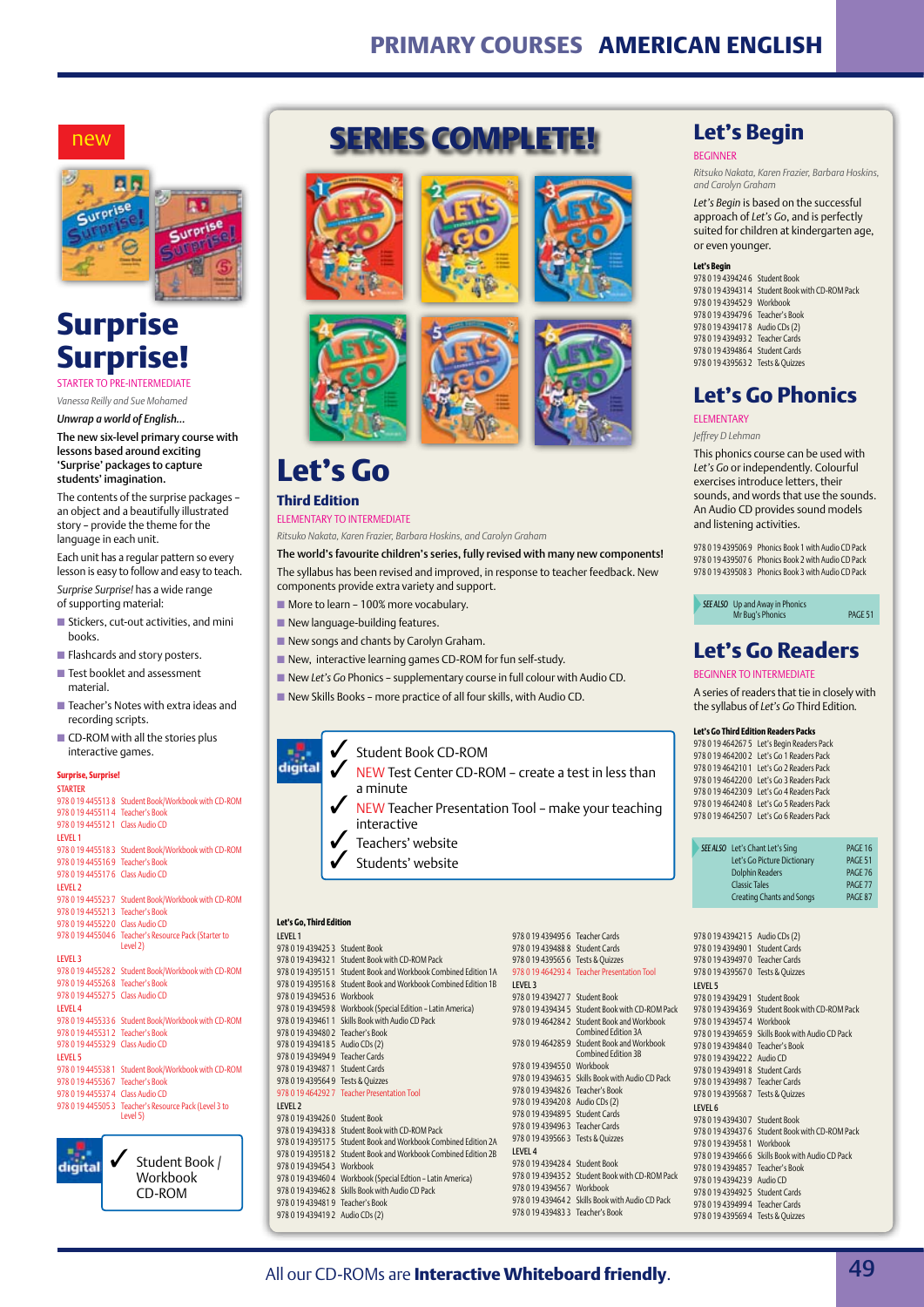

### **Magic Time**

Kindergarten to Beginner *Kathleen Kampa and Charles Vilina*

A two-level introductory series for kindergarten and early elementary students studying English for the first time.

- $\blacksquare$  Develops the speaking, listening, and pre-writing skills of young children through friendly characters, engaging art, music, and movement.
- $\blacksquare$  Students relate to the continuing characters – Ted, Annie, Digger, Dot (a magic fairy), and their friends.
- $\blacksquare$  Lessons are adaptable to the scheduling needs of many different programs and classroom situations.
- *Magic Time* is followed by the six-level communicative series, *English Time*. These two series can be used separately or as one complete eightlevel course.

#### **Magic Time**

Level 1 978 0 19 436180 4 Student Book 978 0 19 439570 0 Combined Student Book and Workbook 978 0 19 436185 9 Workbook 978 0 19 436181 1 Teacher's Book 978 0 19 436183 5 Audio CDs (2) 978 0 19 439533 5 Picture Cards 978 0 19 436186 6 Picture & Word Card Book 978 0 19 436426 3 Wall Charts LEVEL<sub>2</sub> 978 0 19 436187 3 Student Book 978 0 19 439571 7 Combined Student Book and Workbook 978 0 19 436192 7 Workbook 978 0 19 436188 0 Teacher's Book 978 0 19 436190 3 Audio CDs (2) 978 0 19 439534 2 Picture Cards 978 0 19 436193 4 Picture & Word Card Book 978 0 19 436434 8 Wall Charts Audio cassettes for this title are still available. Please contact your local OUP office, or see the online catalogue.



### **English Time**

Beginner to Intermediate *Susan Rivers and Setsuko Toyama*

A communicative course packed with pictures, music, and activities.

*English Time* progresses at a steady pace, offering students many opportunities to practise each new language item.

The *Storybooks* present the language and main characters of the Student Books in fun, captivating stories.

#### **English Time**  Level 1

### **Happy at all levels of primary!**



### **The Happy series**

#### Beginner to elementary

*Stella Maidment, Lorena Roberts, Bill Bowler, and Sue Parminter*

Now available in American English, this bestselling course extends to eight levels, so it can be tailored to the needs of various school curricula.

Designed to satisfy the needs of young learners at a variety of levels, the *Happy* series accompanies the cognitive development of children by building upon their expanding world knowledge and ability to work with extended topics and content. With a clear focus on authentic language, movement, and songs, the *Happy* series is suited to all learning styles and is ideal for mixed-ability classes.

- $\blacksquare$  A balance of characters, adventure stories, and authentic material about the real world ensures that language presentation matches the maturity of the learners.
- Activities follow a 'multi-skills' approach to promote more natural language use. ■ A MultiROM packaged in every Student Book features vocabulary review, songs for
- listening practice, and activities formatted in the style of Young Learners' Exams.
- Teacher's Resource Packs (first four levels) include reproducibles to assist in the presentation of new language.
- Writing and reading skills are systematically built up to include real-life tasks.

#### **American Happy House 1**

978 0 19 473112 6 Student Book with MultiROM 978 0 19 473115 7 Activity Book 978 0 19 473116 4 Teacher's Book 978 0 19 473120 1 Audio CD **American Happy House 2**  978 0 19 473146 1 Student Book with MultiROM 978 0 19 473149 2 Activity Book 978 0 19 473150 8 Teacher's Book 978 0 19 473154 6 Audio CD 978 0 19 473121 8 Teacher's Resource Pack (Levels 1 and 2) **American Happy Street 1**  978 0 19 473133 1 Student Book with MultiROM 978 0 19 473136 2 Activity Book 978 0 19 473137 9 Teacher's Book 978 0 19 473141 6 Audio CDs (2) **American Happy Street 2**  978 0 19 473168 3 Student Book with MultiROM 978 0 19 473171 3 Activity Book 978 0 19 473172 0 Teacher's Book 978 0 19 473176 8 Audio CD s (2) 978 0 19 473142 3 Teacher's Resource Pack (Levels 1 and 2)

**American Happy World 1**  978 0 19 473124 9 Student Book with MultiROM 978 0 19 473127 0 Activity Book 978 0 19 473128 7 Teacher's Book 978 0 19 473132 4 Audio CDs (2) **American Happy World 2**  978 0 19 473159 1 Student Book with MultiROM 978 0 19 473162 1 Activity Book 978 0 19 473163 8 Teacher's Book 978 0 19 473167 6 Audio CDs (2) **American Happy Earth 1**  978 0 19 473247 5 Student Book with MultiROM 978 0 19 473243 7 Activity Book 978 0 19 473244 4 Teacher's Book 978 0 19 473245 1 Audio CDs (2) **American Happy Earth 2**  978 0 19 473253 6 Student Book with MultiROM 978 0 19 473249 9 Activity Book 978 0 19 473250 5 Teacher's Book 978 0 19 473251 2 Audio CDs (2)

#### *ALSO AVAILABLE*  **American Get Ready!**

**American Start with English Open Sesame** For further information see the online catalogue www.oup.com/elt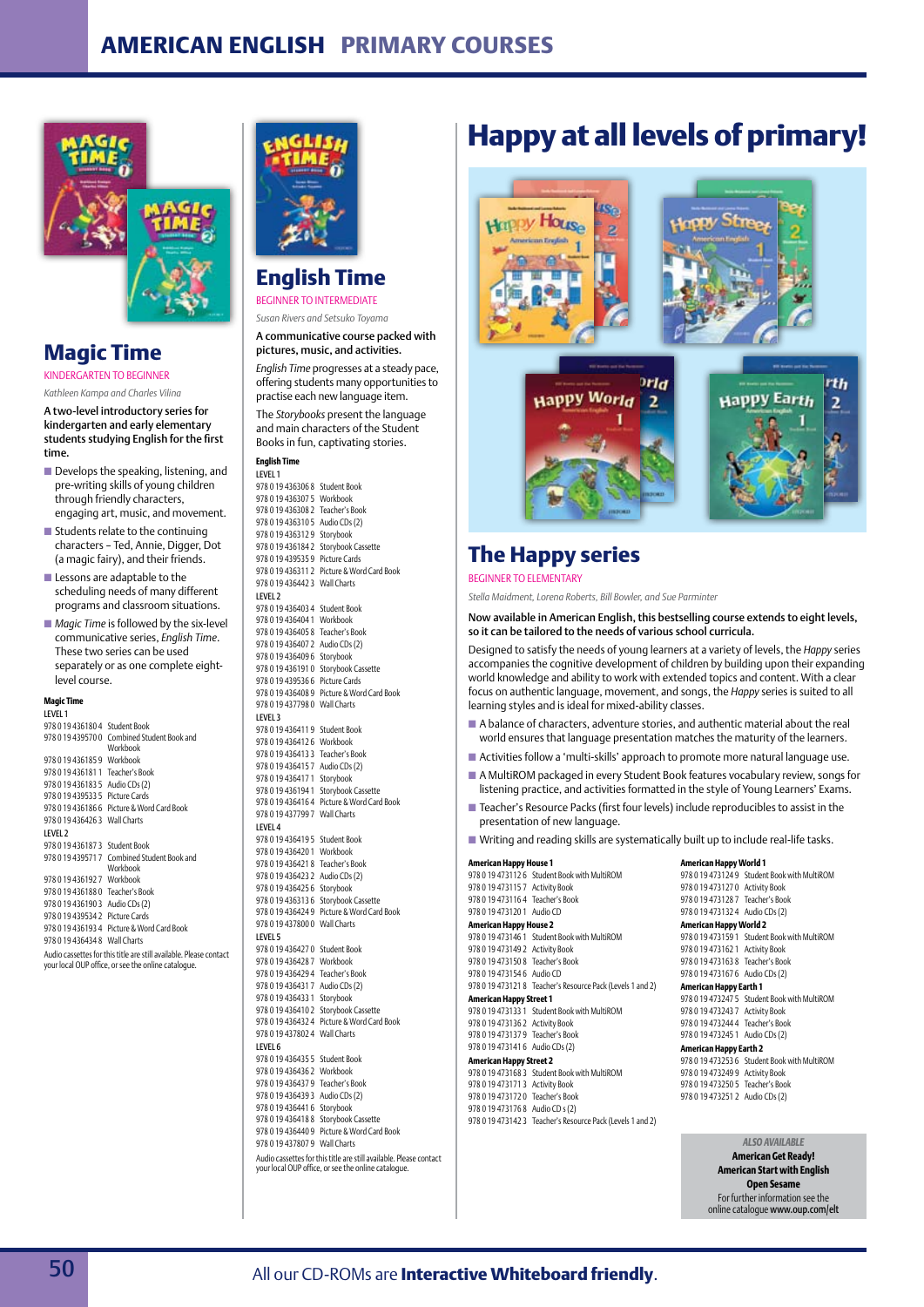### **Primary Courses American English**



### **Up and Away in English**

Beginner to Intermediate

*Terence G Crowther*

A six-level series combining a traditional approach and a comprehensive grammar-based syllabus. A cast of colourful characters appears throughout.

#### **Up and Away Homework Books**

BEGINNER TO INTERMEDIATE *Terence G Crowther, Kerry Watkins,*

*and Kevin Quinn*  Additional opportunities for

independent language study and practice.

The books encourage students to utilize critical thinking skills to further enhance their confidence with English.

- $\blacksquare$  Each Pack includes one Homework Book and one Audio CD per level.
- $\blacksquare$  Review pages at regular intervals to check progress.
- $\blacksquare$  Listening, reading, and writing activities that become more challenging as the series progresses.
- $\blacksquare$  Carefully graded grammar and vocabulary practice.
- $\blacksquare$  Parent/teacher signature boxes on every page.
- Teacher's notes and answer keys available online.

#### **Up and Away in English** Level 1



### **Mr. Bug's Phonics**

#### **BEGINNER**

*Catherine Yang Eisele, Richmond Hsieh, and Dina Sun*

A fun and effective way to teach young children the alphabet and basic phonics.

#### **Mr. Bug's Phonics**  Level 1

978 0 19 435252 9 Student Book 978 0 19 435250 5 Teacher's Book 978 0 19 435251 2 Cassette 978 0 19 435396 0 Cassettes (English-Chinese) (2) 978 0 19 435398 4 Cassettes (English-Korean) (2) 978 0 19 435274 1 Phonics Cards (52) Level 2 978 0 19 435259 8 Student Book 978 0 19 435356 4 Teacher's Book 978 0 19 435258 1 Cassettes (2) 978 0 19 435460 8 Cassettes (English-Chinese) (2) 978 0 19 435518 6 Cassettes (English-Korean) (2) 978 0 19 435357 1 Phonics Cards (57)



### **Let's Go Picture Dictionary**

#### Beginner to Intermediate

*Ritsuko Nakata, Karen Frazier, and Barbara Hoskins*

- 975 high-frequency words.
- $\blacksquare$  Beautiful scenes, with 'callout illustrations' to help children locate each item within the larger picture.
- $\blacksquare$  Can be used by itself or as a reference for the vocabulary taught in the *Let's Go* series.

**Let's Go Picture Dictionary** 978 0 19 435865 1 Monolingual English Edition

978 0 19 435930 6 English-Chinese Edition 978 0 19 435929 0 English-Japanese Edition 978 0 19 435932 0 English-Spanish Edition 978 0 19 435978 8 Monolingual Cassettes (2)

#### **SEE ALSO** Let's Go **page 49**

*ALSO AVAILABLE*  **American Chatterbox American English Today!** For further information see the online catalogue www.oup.com/elt **SEE ALSO** Kids' Readers **page 78** 

### **The Oxford Picture Dictionary for the Content Areas**

#### **Second Edition**

Beginner to Intermediate new

*Dorothy Kauffman and Gary Apple*

The second edition of the well-loved dictionary with an increased emphasis on academic language, alignment to curriculum standards, and a researchbased pedagogy.

- Over 1,500 social studies, science, and math content terms.
- $\blacksquare$  NEW Unit Expansion pages focus on academic reading, writing, and critical thinking skills.
- **n** NEW! Exercise banners on the page enable students to put the words right to use in academic speaking and writing.
- Nineteen new topics.

#### **The Oxford Picture Dictionary for the Content Areas,**

| Second Edition      |                                                                        |
|---------------------|------------------------------------------------------------------------|
| 978 0 19 452500 8   | <b>Monolingual Dictionary</b>                                          |
| 9780194525510       | <b>Teacher's Desk Copy</b>                                             |
| 9780194525022       | <b>English-Spanish Edition</b>                                         |
| 978 0 19 452545 9   | Teacher's Book and Audio CD Pack                                       |
| 978 0 19 452554 1   | Lesson Plan Templates CD-ROM                                           |
| 978 0 19 452504 6   | Workbook                                                               |
| 978 0 19 4525053    | <b>Vocabulary Teaching Tips</b>                                        |
| 9780194525060       | <b>Vocabulary Notebook</b>                                             |
| 9780194525077       | <b>Reproducibles Collection Pack</b>                                   |
| 9780194525084       | Reproducible Social Studies: People<br>and Places                      |
| 978 0 19 452509 1   | Reproducible Social Studies: History<br>and Civic Ideals and Practices |
| 9780194525107       | Reproducible Life Science                                              |
| 978 0 19 452511 4   | Reproducible Physical Science, Earth<br>and Space Science              |
| 9780194525442       | Reproducible Math and Technology                                       |
| 9780194525565       | Class Audio CDs (6)                                                    |
| 9780194525558       | <b>F-Book CD-ROM SUV</b>                                               |
| 9780194525244       | <b>F-Book CD-ROM Network</b>                                           |
| 9780194525251       | Teacher's Pack with E-Book                                             |
| 978 0 19 45 25 23 7 | <b>Teacher's Pack without F-Book</b>                                   |
| 9780194525268       | <b>Classroom Set Pack</b>                                              |
| 9780194525343       | <b>Vocabulary Notebook Pack</b>                                        |
|                     |                                                                        |

**SEE ALSO** Content Area Readers **PAGE 78** 

### **The Oxford Picture Dictionary for Kids** Beginner

*Joan Ross Keyes*

Over 700 words in the context of pictures which tell stories, and 60 topics which can be presented in any order.

|               | The Oxford Picture Dictionary for Kids                                          |
|---------------|---------------------------------------------------------------------------------|
| 9780194349970 | Monolingual English Dictionary<br>(paperback)                                   |
| 9780194349963 | Monolingual English Dictionary<br>(hardcover)                                   |
| 9780194366649 | English-Japanese Dictionary                                                     |
| 9780194366625 | English-Spanish Dictionary                                                      |
| 9780194349987 | Teacher's Book                                                                  |
| 9780194352185 | Workbook                                                                        |
| 9780194325073 | Worksheets                                                                      |
| 9780194325080 | Stories                                                                         |
| 9780194325097 | Reatsl                                                                          |
| 9780194325103 | Word & Picture Cards                                                            |
| 9780194352000 | Reproducibles Collection (Worksheets,<br>Stories, Beats!, Word & Picture Cards) |
| 9780194351997 | Cassettes (4)                                                                   |
| 9780194384018 | Audio CDs (5)                                                                   |
| 9780194352017 | Wall Charts (60)                                                                |
|               |                                                                                 |

Visit **www.oup.com/elt** for inspiring teaching ideas, resources, and support. 51

**Up and Away in Phonics**

#### Beginner to Intermediate

*Terence G Crowther*

A six-level series which gives children a thorough grounding in English language phonics.

#### **Up and Away in Phonics**

# Up and Away Readers

*See also*

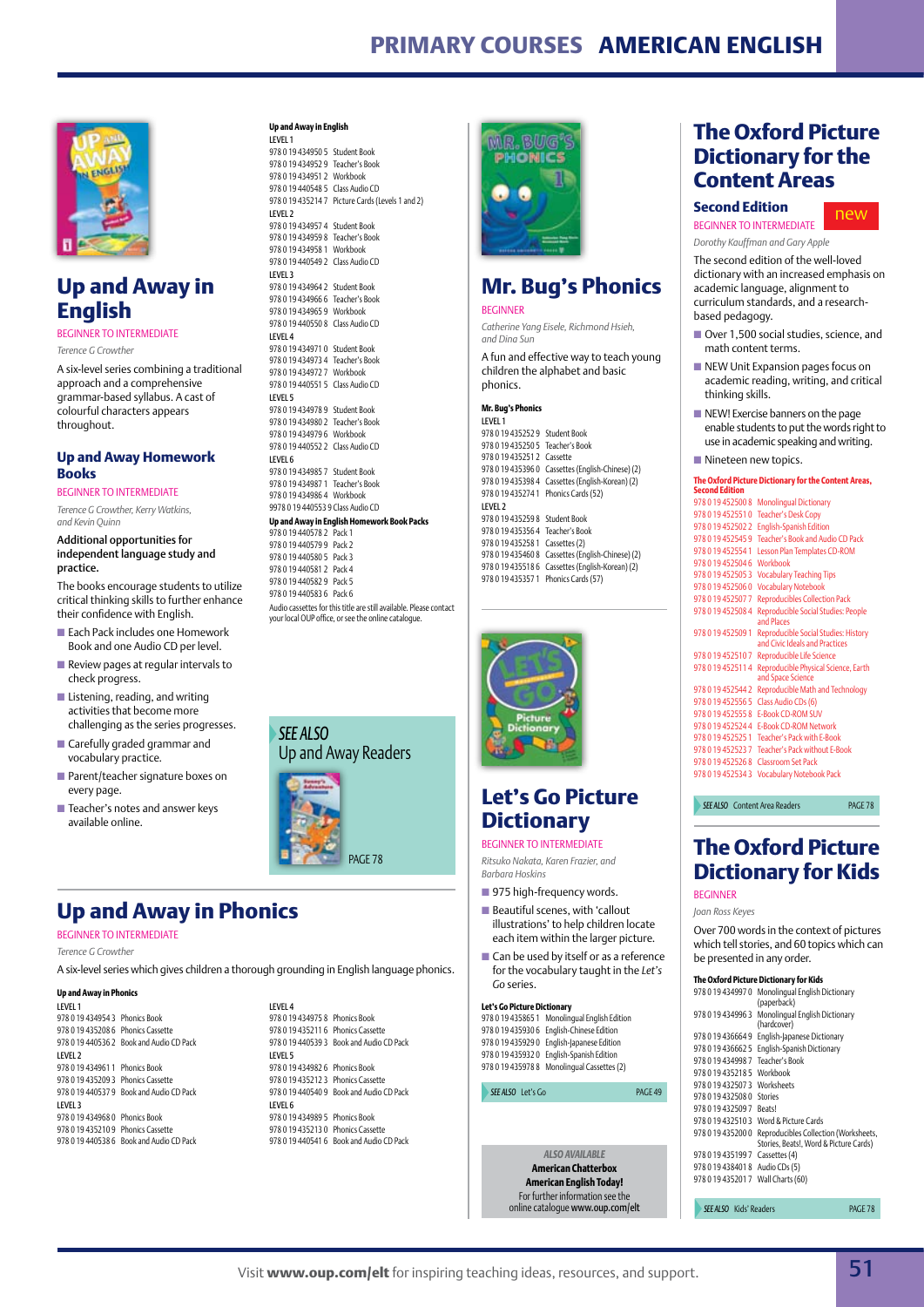

### **Engage INED TO INTERMEDIATE**

*Gregory J Manin and Alicia Artusi*

*Engage* meets the needs of mixed-ability classes, with special magazine sections designed to keep fast finishers busy.

- $\blacksquare$  A wide range of topics contextualize new language.
- $\blacksquare$  Engaging photographs and illustrations provide strong visual impact to each lesson.
- $\blacksquare$  Language is presented in small manageable chunks, one point per lesson.
- $\blacksquare$  Realistic tasks build students' confidence and allow for personalization.
- $\blacksquare$  Special attention is given to gradual, controlled development of the four skills.
- $\blacksquare$  Magazine section provides puzzles for fast finishers, extra reading, and project work.
- $\blacksquare$  Range of support and extension materials for the mixed-ability classroom.
- Compatible with the *Bookworms* graded readers syllabus; *Bookworms* extracts included in the Workbook.
- $\blacksquare$  Students who have already completed an elementary course can start from Level 1.



Students' website

#### **Engage STARTER**

| 978 0 19 45 364 3 1              | <b>Student Book</b>                   |                    |
|----------------------------------|---------------------------------------|--------------------|
| 9780194536448                    | Teacher's Book                        |                    |
| 978 0 19 453645 5 Workbook       |                                       |                    |
| 978 0 19 453 646 2               | Audio CDs (2)                         |                    |
| 978 0 19 453703 2                | Mixed-Ability Worksheets              |                    |
| 978 0 19 45 370 2 5              | Tests                                 |                    |
| 9780194537247                    | <b>Test Multi-ROM</b>                 |                    |
| LEVEL 1                          |                                       |                    |
| 978 0 19 45 3649 3               | <b>Student Book</b>                   |                    |
| 978 0 19 453650 9 Teacher's Book |                                       |                    |
| 978 0 19 453651 6 Workbook       |                                       |                    |
| 9780194536349                    | Audio CDs (2)                         |                    |
| 9780194537070                    | Mixed-Ability Worksheets              |                    |
| 9780194537087                    | Tests                                 |                    |
| 9780194537292                    | <b>Test Multi-ROM</b>                 |                    |
| LEVEL <sub>2</sub>               |                                       |                    |
| 978 0 19 453637 0                | <b>Student Book</b>                   |                    |
| 978 0 19 45 36 56 1              | Teacher's Book                        |                    |
| 978 0 19 45 36 57 8              | Workbook                              |                    |
| 978 0 19 453658 5                | Audio CDs (2)                         |                    |
| 978 0 19 453709 4                | Mixed-Ability Worksheets              |                    |
| 9780194537179                    | Tests                                 |                    |
| 978 0 19 453737 7 Test Multi-ROM |                                       |                    |
| LEVEL 3                          |                                       |                    |
| 978 0 19 453 661 5               | Student Book                          |                    |
| 978 0 19 453662 2 Teacher's Book |                                       |                    |
| 978 0 19 453663 9 Workbook       |                                       |                    |
| 978 0 19 453664 6                | Audio CDs (2)                         |                    |
| 978 0 19 4537018                 | Mixed-Ability Worksheets              |                    |
| 978 0 19 45 370 4 9              | Tests                                 |                    |
| 978 0 19 453741 4 Test Multi-ROM |                                       |                    |
|                                  |                                       |                    |
|                                  | SEE ALSO The Oxford Bookworms Library | PAGF <sub>81</sub> |



### **Look Up** beginner to intermediate

*Susan Iannuzzi and James Styring Confidence UP, Motivation UP, Results UP...*

*Look Up* provides simple steps to success in English.

- Easy-to-teach material, clear layout, and a 'Present less, practice more' methodology makes this course ideal for teachers with limited contact hours.
- $\blacksquare$  Reading texts focus on topics teenagers can relate to. Examples include popular TV shows, superheroes, the Internet, computer games, and the lives of teenagers around the world.
- $\blacksquare$  Custom-written radio-quality songs and an engaging storyline motivate students and provide targeted language practice.
- $\blacksquare$  Cross-curricular lessons focus on interesting and unusual subjects, from cave paintings to re-using waste products.
- $\blacksquare$  Study skills activities in the Review sections practise useful learning techniques, such as making your own dictionary and methods for recording vocabulary.
- $\blacksquare$  Workbook-style grammar and vocabulary section at the back of the Student Book provides reference material and extra activities.
- Teacher's Book and Test Builder MultiROM provide detailed lesson plans, extra worksheets, and test material.

|                                  | <b>Student MultiROM</b>                 | Teachers' Test MultiROM          |  |
|----------------------------------|-----------------------------------------|----------------------------------|--|
| Look Up 1                        |                                         | Look Up 4                        |  |
| 978 0 19 412354 9 Student Pack   |                                         | 978 0 19 412369 3 Student Pack   |  |
| 978 0 19 412352 5 Teacher's Book |                                         | 978 0 19 412367 9 Teacher's Book |  |
| 978 0 19 412353 2 Class CD       |                                         | 978 0 19 412368 6 Class CD       |  |
|                                  | 978 0 19 412350 1 Test Builder MultiROM | Look Up 5                        |  |
| Look Up 2                        |                                         | 978 0 19 412374 7 Student Pack   |  |
| 978 0 19 4123594 Student Pack    |                                         | 978 0 19 412372 3 Teacher's Book |  |
| 978 0 19 412357 0 Teacher's Book |                                         | 978 0 19 412373 0 Class CD       |  |
| 978 0 19 412358 7 Class CD       |                                         | Look Up 6                        |  |
| Look Up 3                        |                                         | 978 0 19 412379 2 Student Pack   |  |
| 978 0 19 412364 8 Student Pack   |                                         | 978 0 19 412377 8 Teacher's Book |  |
| 978 0 19412362 4 Teacher's Book  |                                         | 978 0 19 412378 5 Class CD       |  |



### **Heads Up**

Beginner to Intermediate

*Susan Iannuzzi and James Styring* 

The flexible English course that features motivating material from pop culture to interesting world facts.

Easy-to-teach material, clear layout, and a "Present less, practice more" methodology makes this course ideal for teachers with limited contact hours.

- $\blacksquare$  Reading texts focus on topics teenagers can relate to. Examples include popular TV shows, superheroes, the Internet, computer games, and the lives of teenagers around the world.
- $\blacksquare$  Study skills activities in the Review sections practise useful learning techniques, such as making your own dictionary and methods for recording vocabulary.
- $\blacksquare$  Cross-curricular lessons focus on interesting and unusual subjects, from cave paintings to re-using waste products.
- $\blacksquare$  Song pages help motivate students with an engaging story and a variety of musical genres.
- $\blacksquare$  Workbook-style grammar and vocabulary section at the back of the Student Book provides reference material and extra activities.
- $\blacksquare$  Components offer maximum teacher support. A special Teacher's Edition of the Student Book provides answers for quick reference. A Teacher's Resource Book and Test Builder CD-ROM provide detailed lesson plans, extra worksheets, and test material.



#### **Heads Up 1**

| 9780194123259                    | Student Book and MultiROM Pack        |
|----------------------------------|---------------------------------------|
| 9780194123020                    | Workbook                              |
| 9780194123037                    | Teacher's Book                        |
| 9780194123044                    | Teacher's Resource Book               |
| 978 0 19 41 23 05 1              | Class Audio CD                        |
| 978 0 19 412306 8                | Test Builder CD-ROM                   |
| <b>Heads Up 2</b>                |                                       |
| 978 0 19 412327 3                | Student Book and MultiROM Pack        |
| 978 0 19 412308 2 Workbook       |                                       |
| 978 0 19 412309 9 Teacher's Book |                                       |
| 978 0 19 4 12 3 10 5             | Teacher's Resource Book               |
| 9780194123112                    | Class Audio CD                        |
|                                  | 978 0 19 412312 9 Test Builder CD-ROM |
| <b>Heads Up 3</b>                |                                       |
| 978 0 19 412329 7                | Student Book and MultiROM Pack        |
| 978 0 19 4 12 3 14 3             | Workbook                              |
| 9780194123150                    | Teacher's Book                        |
| 978 0 19 4 12 3 16 7             | Teacher's Resource Book               |
| 978 0 19 4123174                 | Class Audio CD                        |
| 978 0 19 412318 1                | Test Builder CD-ROM                   |
| <b>Heads Up 4</b>                |                                       |
| 978 0 19 4123310                 | Student Book and MultiROM Pack        |
| 9780194123204                    | Workbook                              |
| 978 0 19 412321 1                | Teacher's Book                        |
| 9780194123228                    | Teacher's Resource Book               |
| 9780194123235                    |                                       |
|                                  | Class Audio CD                        |
| 9780194123242                    | Test Builder CD-ROM                   |

978 0 19 412363 1 Class CD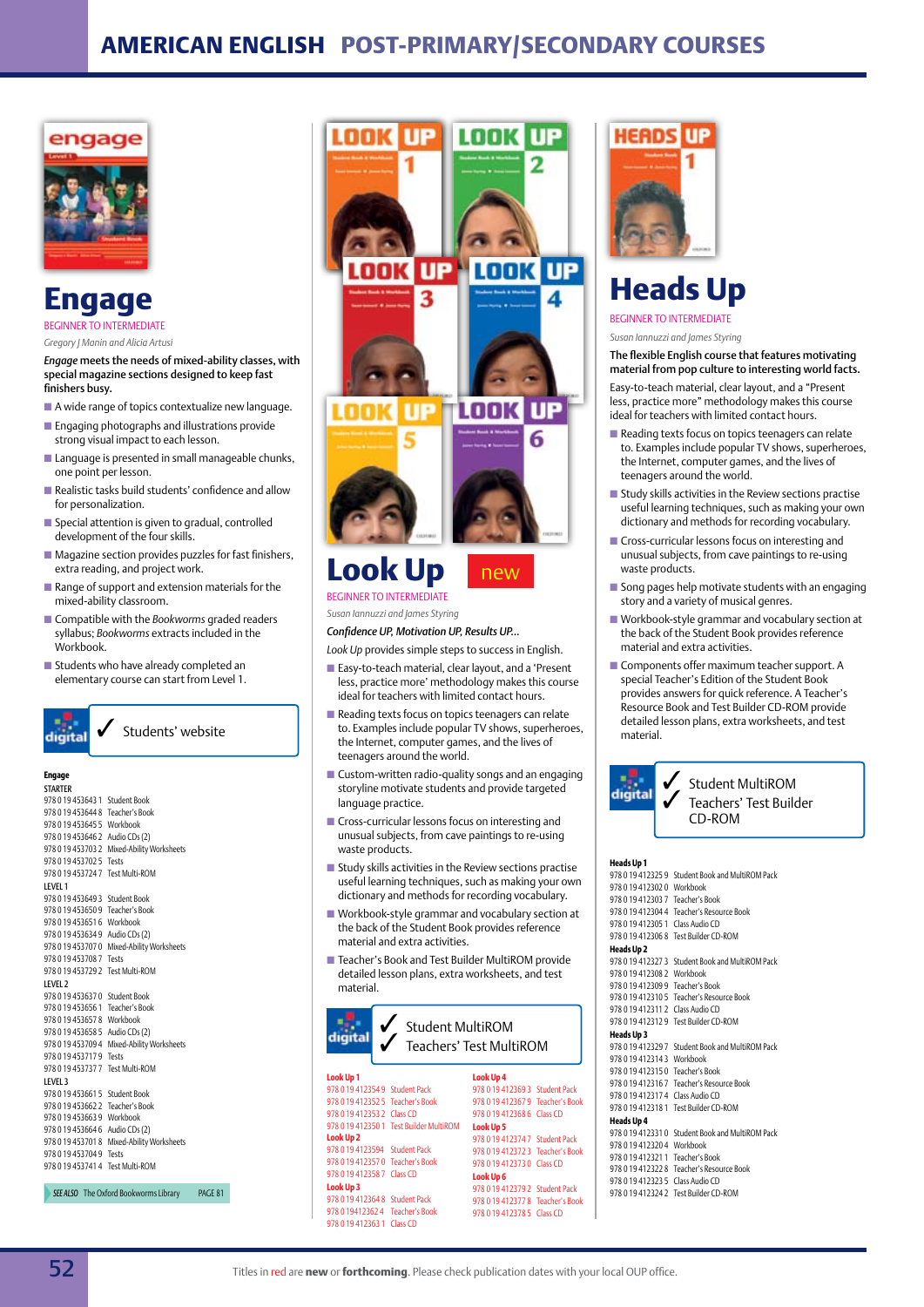### **Secondary Courses American English**

### **American Adventures**

#### Beginner to Intermediate

*Ben Wetz*

The four-level course with international topics and cultural themes, providing extra motivation for students.

- The *World of English* sections combine grammar and vocabulary consolidation with everyday language and interesting facts in features students love.
- $\blacksquare$  An inductive approach to grammar encourages students to work out language rules and fill in examples.
- $\blacksquare$  A strong focus on improving language and study skills builds students' confidence.
- $\blacksquare$  Activities for mixed-ability classes.
- $\blacksquare$  Extra photocopiable worksheets.  $\blacksquare$  Now available as a split edition with
- integrated Workbook pages.



#### **American Adventures**

| SIARIER             |                                            |
|---------------------|--------------------------------------------|
| 9780194527002       | <b>Student Book</b>                        |
| 978 0 19 45 27 25 5 | Student and Workbook A                     |
| 9780194527262       | Student and Workbook B                     |
| 978 0 19 45 2741 5  | Student Book and CD-ROM Pack               |
| 978 0 19 452742 2   | Student Book and Workbook CD-ROM<br>Pack A |
| 978 0 19 452743 9   | Student Book and Workbook CD-ROM<br>Pack B |
| 978 0 19 452701 9   | Workbook                                   |
| 978 0 19 452702 6   | Teacher's Book                             |
| 978 0 19 45 2705 7  | Class Audio CD                             |
| 978 0 19 45 270 3 3 | Tests                                      |
| 978 0 19 452704 0   | Worksheets                                 |
| <b>ELEMENTARY</b>   |                                            |
| 978 0 19 45 270 64  | <b>Student Book</b>                        |
| 978 0 19 45 27 27 9 | Student and Workbook A                     |
| 978 0 19 452728 6   | Student and Workbook B                     |
| 978 0 19 452744 6   | Student Book and CD-ROM Pack               |
| 978 0 19 45 27 45 3 | Student Book and Workbook CD-ROM<br>Pack A |
| 978 0 19 452746 0   | Student Book and Workbook CD-ROM<br>Pack B |
| 978 0 19 45 270 71  | Workbook                                   |
| 978 0 19 452708 8   | Teacher's Book                             |
| 978 0 19 45 2711 8  | Class Audio CD                             |
| 978 0 19 45 270 95  | Tests                                      |
| 978 0 19 452710 1   | Worksheets                                 |
| PRE-INTERMEDIATE    |                                            |
| 978 0 19 45 27 12 5 | <b>Student Book</b>                        |
| 978 0 19 452729 3   | Student and Workbook A                     |
| 978 0 19 452730 9   | Student and Workbook B                     |
| 978 0 19 452747 7   | Student Book and CD-ROM Pack               |
| 978 0 19 452748 4   | Student Book and Workbook CD-ROM<br>Pack A |
| 978 0 19 452749 1   | Student Book and Workbook CD-ROM<br>Pack B |
| 978 0 19 45 27 13 2 | Workbook                                   |
| 978 0 19 45 27 14 9 | Teacher's Book                             |
| 978 0 19 452717 0   | Class Audio CD                             |
| 978 0 19 45 27 15 6 | Tests                                      |
| 978 0 19 452716 3   | Worksheets                                 |
| <b>INTERMEDIATE</b> |                                            |
| 978 0 19 45 27 18 7 | <b>Student Book</b>                        |
| 978 0 19 452731 6   | Student and Workbook A                     |
| 978 0 19 452732 3   | Student and Workbook B                     |
| 978 0 19 45 275 0 7 | Student Book and CD-ROM Pack               |
| 978 0 19 45 2751 4  | Student Book and Workbook CD-ROM<br>Pack A |
| 978 0 19 452752 1   | Student Book and Workbook CD-ROM<br>Pack B |
| 978 0 19 452719 4   | Workbook                                   |
| 978 0 19 45 27 20 0 | Teacher's Book                             |
| 978 0 19 45 27 23 1 | Class Audio CD                             |
| 978 0 19 4527217    | Tests                                      |

978 0 19 452722 4 Worksheets



### **Get Together**

#### **Second Edition** Beginner to Intermediate

#### *David McKeegan and Susan Iannuzzi*

The tried-and-trusted four-level course for young people, now in a new edition.

*Get Together* offers a balance of language and skills, with ample practice to build confidence.

- $\blacksquare$  The step-by-step approach gives students a thorough grasp of grammar.
- *Rewind* and *Plus* exercises ensure students are confident about what they've learned before moving on.
- **n** Cross-curricular *Transfer* pages give students the chance to read about real-world subjects and motivate them to create their own projects.
- Eye-catching *Read More* section with texts which your students will want to read, giving them extra practice which will improve their reading skills.
- The Teacher's Book contains games and extra activities for mixed abilities, and photocopiable tests.

#### **Get Together, Second Edition**



**American Hotline** For further information see the online catalogue www.oup.com/elt

### **English Know It All**

### High Beginner to Intermediate

*Sean Snyder and Shawn McClelland* U.S.-style 'schoolbook' that bridges the gap between elementary and adult, AND requires little preparation.

It improves English language and cultural awareness, while teaching teenagers about school curriculum subjects like science and geography. It is written for students who have already completed an elementary course.

- $\blacksquare$  Focuses on reading and vocabulary development.
- **n** Speaking and listening are integrated within the overall approach.
- $\blacksquare$  Students learn about the world with help from three recurring teenage characters.
- $\blacksquare$  More practice for standardized tests than any other course, with parent-involved test evaluation.

#### **English Know It All**

978 0 19 475000 4 Student Book with CD Pack 1 978 0 19 475003 5 Teacher's Book 1 978 0 19 475004 2 Student Book with CD Pack 2 978 0 19 475007 3 Teacher's Book 2 978 0 19 475008 0 Student Book with CD Pack 3 978 0 19 475011 0 Teacher's Book 3

### **Star Team**

#### BEGINNER TO INTERMEDIATE

*Norman Whitney*

Norman Whitney's tried-and-tested approach introduces language through a teen-focused photo story and provides solutions to the challenges of the mixed-ability classroom.

*Star Team* consistently develops all four language skills. It combines a functional language syllabus with a communicative approach. Students also learn to use their language for cross-curricular topics.

#### **Star Team Starter**



### **Achieve** Intermediate to Advanced

*Sylvia Wheeldon, Colin Campbell, and Airton Pozo de Mattos*

The course for older teenagers that equips students thoroughly for schoolleaving exams through grammar and vocabulary consolidation and fullysupported independent study.

*Achieve* develops students' language comprehension abilities with a series of stimulating reading texts and integrated vocabulary and grammar work. Optional skills lessons provide added versatility for teachers, and learning strategies throughout the course train students to improve their own techniques.

- $\blacksquare$  The core units focus on reading, grammar and vocabulary, allowing students to consolidate their English ahead of school-leaving exams.
- $\blacksquare$  An optional skills section provides guided practice in writing, listening and speaking, with confidencebuilding models and step-by-step tasks.
- *Get it right* boxes train students to correct their own English.
- $\blacksquare$  Fully-integrated reading, writing, and listening strategies train students in essential skills.
- $\blacksquare$  At the back of the Student Book, Workbook pages and mixed-ability *Grammar Extra* pages, along with a complete Grammar Reference section, provide students with all the extra support and practice they need.

#### **Achieve 1**

978 0 19 455602 6 Combined Student Book and Skills Book 978 0 19 455605 7 Teacher's Book 978 0 19 455606 4 Class Audio CDs (2) **Achieve 2** 978 0 19 455607 1 Combined Student Book and Skills Book

978 0 19 455610 1 Teacher's Book 978 0 19 455611 8 Class Audio CD

978 0 19 455600 2 **Test Master CD-ROM**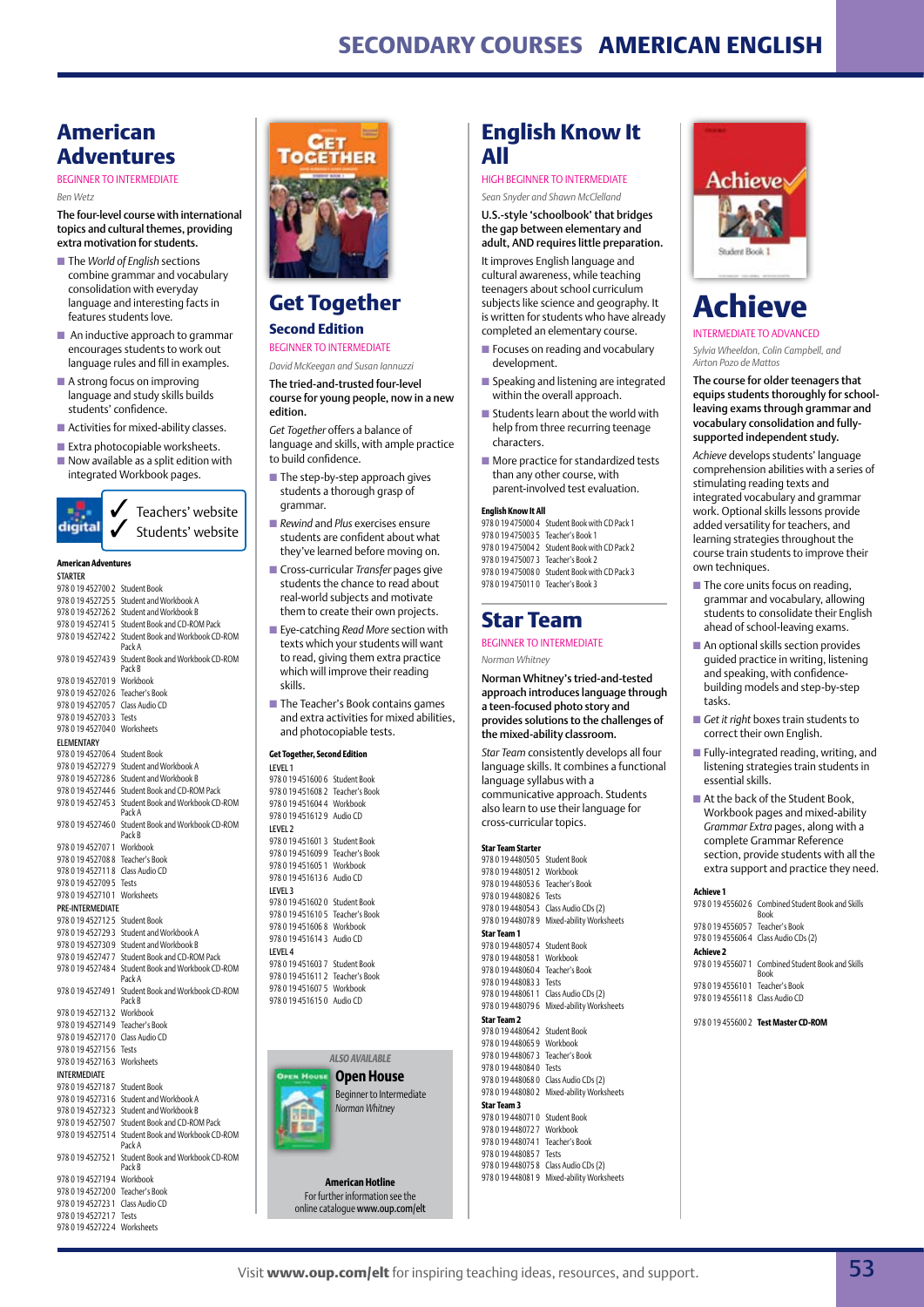### **American English Young Adult/Adult Courses**



### **Find out more about Smart Choice at www.howdoyouteach.com**

## **Smart Choice**

#### Beginner to Intermediate

*Ken Wilson* 

The four-skills course with personalized activities on every page and the unique Click & Change CD-ROM for customizing your worksheets.

*Smart Choice* is the easy and effective way to teach English. Teach right off the page, add your own activities with ease, and expand your lessons with the extra material, including customizable worksheets.

- **Flexible.** Each page is a self-contained lesson that ends with personalized speaking. With one skill per page and plenty of spots to add your own supplements, preparation is simple. Start anywhere in the unit and pick and choose activities as you go.
- **Effective.** A balance of speaking, listening, reading, writing, grammar, vocabulary, and pronunciation in every unit ensures your students have the language they need to communicate accurately and fluently.
- Expandable. Add extra practice with the Workbook, Teacher's Book, Teacher's Resource Book, and free Multi-ROM with video in the back of the Student Book.
- Adaptable. Use the Click & Change CD-ROM to bring *Smart Choice* into your students' world. Create professional-quality worksheets using your own photos and images.
- Fun. Personalization on every page lets students bring their own ideas to class. Information gaps, class surveys, and personality quizzes get students talking, laughing, and learning about each other – in English.



#### **Smart Choice**

| FIRST CHOICE          |                                                       |
|-----------------------|-------------------------------------------------------|
| 978 0 19 430561 7     | Student Book with Multi-ROM Pack                      |
| 978 0 19 430576 1     | Student Book A with Multi-ROM Pack                    |
| 978 0 19 4305914      | Student Book B with Multi-ROM Pack                    |
| 978 0 19 430596 9     | Workbook                                              |
| 978 0 19 4302647      | Workbook A                                            |
| 978 0 19 430265 4     | Workbook B                                            |
| 978 0 19 4306010      | Teacher's Book                                        |
| 978 0 19 430 616 4    | Teacher's Resource Book with<br>Click & Change CD-ROM |
| 978 0 19 4306263      | Class Audio CDs (2)                                   |
| <b>SMART CHOICE 1</b> |                                                       |
| 978 0 19 430562 4     | Student Book with Multi-ROM Pack                      |
| 978 0 19 430577 8     | Student Book A with Multi-ROM Pack                    |
| 978 0 19 430592 1     | Student Book B with Multi-ROM Pack                    |
| 978 0 19 430597 6     | Workbook                                              |
| 978 0 19 430252 4     | Workbook A                                            |
| 978 0 19 430253 1     | Workbook B                                            |
| 978 0 19 4306027      | Teacher's Book                                        |
| 978 0 19 430 617 1    | Teacher's Resource Book with<br>Click & Change CD-ROM |
| 978 0 19 4306270      | Class Audio CDs (2)                                   |
| <b>SMART CHOICE 2</b> |                                                       |
| 978 0 19 430563 1     | Student Book with Multi-ROM Pack                      |
| 9780194305785         | Student Book A with Multi-ROM Pack                    |
| 978 0 19 4305938      | Student Book B with Multi-ROM Pack                    |
| 978 0 19 430598 3     | Workbook                                              |
| 978 0 19 430256 2     | Workbook A                                            |
| 978 0 19 430257 9     | Workbook B                                            |
| 978 0 19 430603 4     | Teacher's Book                                        |
| 978 0 19 430 618 8    | Teacher's Resource Book with<br>Click & Change CD-ROM |
| 9780194306287         | Class Audio CDs (2)                                   |
| <b>SMART CHOICE 3</b> |                                                       |
| 9780194305648         | Student Book with Multi-ROM Pack                      |
| 9780194305792         | Student Book A with Multi-ROM Pack                    |
| 978 0 19 430594 5     | Student Book B with Multi-ROM Pack                    |
| 978 0 19 430599 0     | Workbook                                              |
| 9780194302609         | Workbook A                                            |
| 9780194302616         | Workbook B                                            |
| 978 0 19 430604 1     | Teacher's Book                                        |
| 978 0 19 430619 5     | Teacher's Resource Book with<br>Click & Change CD-ROM |
| 9780194306294         | Class Audio CDs (2)                                   |
|                       |                                                       |

#### 978 0 19 430639 3 **Smart Choice Test Generator CD-ROM** (all levels)

Audio cassettes for this title are still available. Please contact your local OUP office, or see the online catalogue.



# KnowHow ent Book Ope

### **English KnowHow**

#### BECINNER TO INTERMEDIATE

*Angela Blackwell and Therese Naber*

*English KnowHow* responds to the practical language needs of learners. This four-level programme provides balanced coverage of the four skills. Thought-provoking language presentation leads to a wealth of practice activities and practical tasks with real-world relevance.

#### **English KnowHow**  Opener

| 978 0 19 453667 7                  | <b>Student Book</b>                    |
|------------------------------------|----------------------------------------|
| 978 0 19 453626 4                  | Student Book A                         |
| 978 0 19 453627 1                  | Student Book B                         |
| 9780194538503                      | Student Book and Student Audio CD Pack |
| 9780194536684                      | Teacher's Handbook                     |
| 978 0 19 453669 1                  | Workbook                               |
| 9780194536288                      | Workbook A                             |
| 978 0 19 453629 5 Workbook B       |                                        |
|                                    | 978 0 19 453691 2 Class Audio CDs (2)  |
| 9780194536721                      | Student Audio CD                       |
| LEVEL 1                            |                                        |
| 978 0 19 453673 8                  | <b>Student Book</b>                    |
| 978 0 19 453630 1                  | Student Book A                         |
| 9780194536318                      | Student Book B                         |
| 9780194538510                      | Student Book and Student Audio CD Pack |
| 9780194536745                      | Teacher's Handbook                     |
| 9780194536752                      | Workbook                               |
| 978 0 19 453632 5 Workbook A       |                                        |
| 9780194536332                      | Workbook B                             |
|                                    | 978 0 19 453693 6 Class Audio CDs (2)  |
| 9780194536783                      | Student Audio CD                       |
| LEVEL <sub>2</sub>                 |                                        |
| 9780194536790                      | <b>Student Book</b>                    |
| 9780194536363                      | Student Book A                         |
| 9780194536387                      | Student Book B                         |
| 9780194538527                      | Student Book and Student Audio CD Pack |
|                                    | 978 0 19 453624 0 Teacher's Handbook   |
| 9780194536813                      | Workbook                               |
| 978 0 19 453639 4 Workbook A       |                                        |
| 978 0 19 453640 0 Workbook B       |                                        |
|                                    | 978 0 19 453692 9 Class Audio CDs (2)  |
| 978 0 19 453684 4                  | Student Audio CD                       |
| LEVEL 3                            |                                        |
| 978 0 19 453685 1                  | <b>Student Book</b>                    |
| 978 0 19 4536417                   | Student Book A                         |
| 978 0 19 453642 4                  | Student Book B                         |
| 9780194538534                      | Student Book and Student Audio CD Pack |
| 9780194536868                      | Teacher's Handbook                     |
| 978 0 19 453687 5                  | Workbook                               |
| 9780194536523                      | Workbook A                             |
| 978 0 19 453653 0 Workbook B       |                                        |
|                                    | 978 0 19 453694 3 Class Audio CDs (2)  |
| 978 0 19 453690 5 Student Audio CD |                                        |